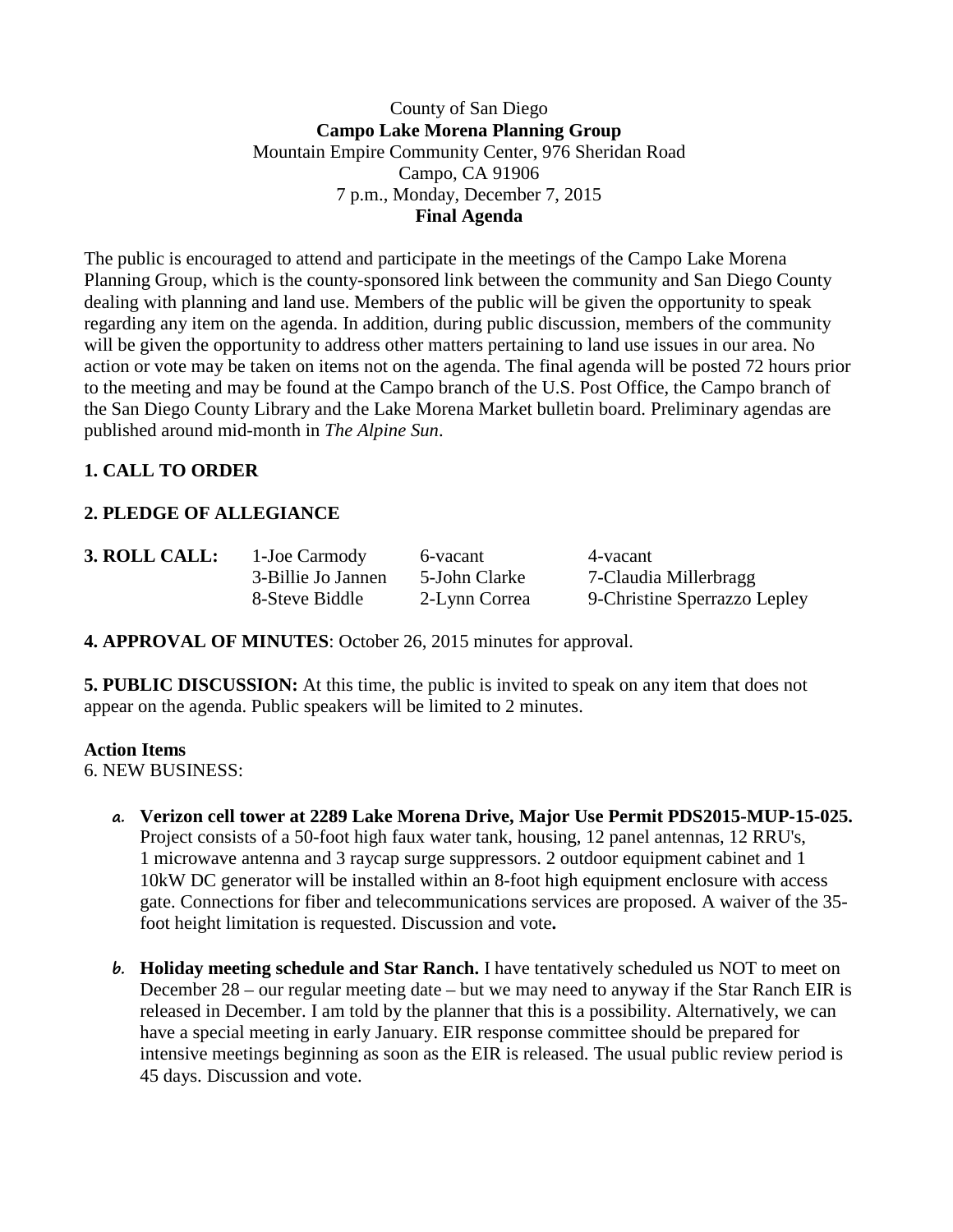**c. Review and vote on applicants to fill vacant seats numbered 4 and 6**. **Applications are currently being accepted.** These are four-year terms that expire in January 2019. Applicants must reside and be registered to vote in the Campo Planning Group area. Please send applications to CLMPG Chairman Billie Jo Jannen, 28736 Highway 94, Unit 1, Campo, CA 91906, [jannen@inbox.com](mailto:campojoe@yahoo.com) or call 619-415-6298 for more information. Please send application prior to the meeting, so it can be reviewed by the Registrar of Voters. Find applications here: *[http://www.sdcounty.ca.gov/pds/docs/Planning-Sponsor\\_Group\\_Application.pdf.](http://www.sdcounty.ca.gov/pds/docs/Planning-Sponsor_Group_Application.pdf)* Discussion and vote.

## **7. OLD BUSINESS:**

- **a. Standing Subcommittee reports:**
	- **1. Groundwater, John Clarke**.
	- **2. Sewer and Septic, Joe Carmody**
	- **3. Community Economic Impacts, Steven Biddle**
	- **4. Traffic and Public Safety, no current chairman**
- **b. Update on Camp Lockett Interest Group:** CLIG Chairman Larry Johnson reports.

## **8. CORRESPONDENCE AND ANNOUNCEMENTS**

- **a. The Star Ranch vesting and landscape architecture maps have been updated** and are available, both at meetings and by appointment with the CLMPG chairman. **The EIR is expected to be released within a few weeks – possibly as early December – and will be available for review by the public for only 45 days.** The staff member in charge of the project has been changed.The new planner is Mark Slovic.
- **b. Documents for the November 18 hearing on the 2015 General Plan Clean-Up (GPA 14-001; REZ 14-001)**. Forwarded to membership.
- **c. Preliminary agenda for December 11 Traffic Advisory Committee**. No items related to Campo. Forwarded to membership.
- **d. Documents and public review notice for Landscape Ordinance update**. Chairman joined other chairmen in requesting an extension of time limit for review, due to preholiday release of documents. The changes are prompted by state drought emergency regulations. Forwarded to membership.
- **e. Response from Supervisor Dianne Jacob to our letter about low-flying helicopters**. She has forwarded our concerns to a variety of officials, including Juan Vargas and Dianne Feinstein. Forwarded to membership.
- **f. 2016 Community Revitalization meeting schedule**. Forwarded to membership.
- **g. Upcoming Community Revitalization meeting matrix**. The meeting is 2:30 p.m., December 10, at Mountain Empire Community Center in Campo. Forwarded to membership.